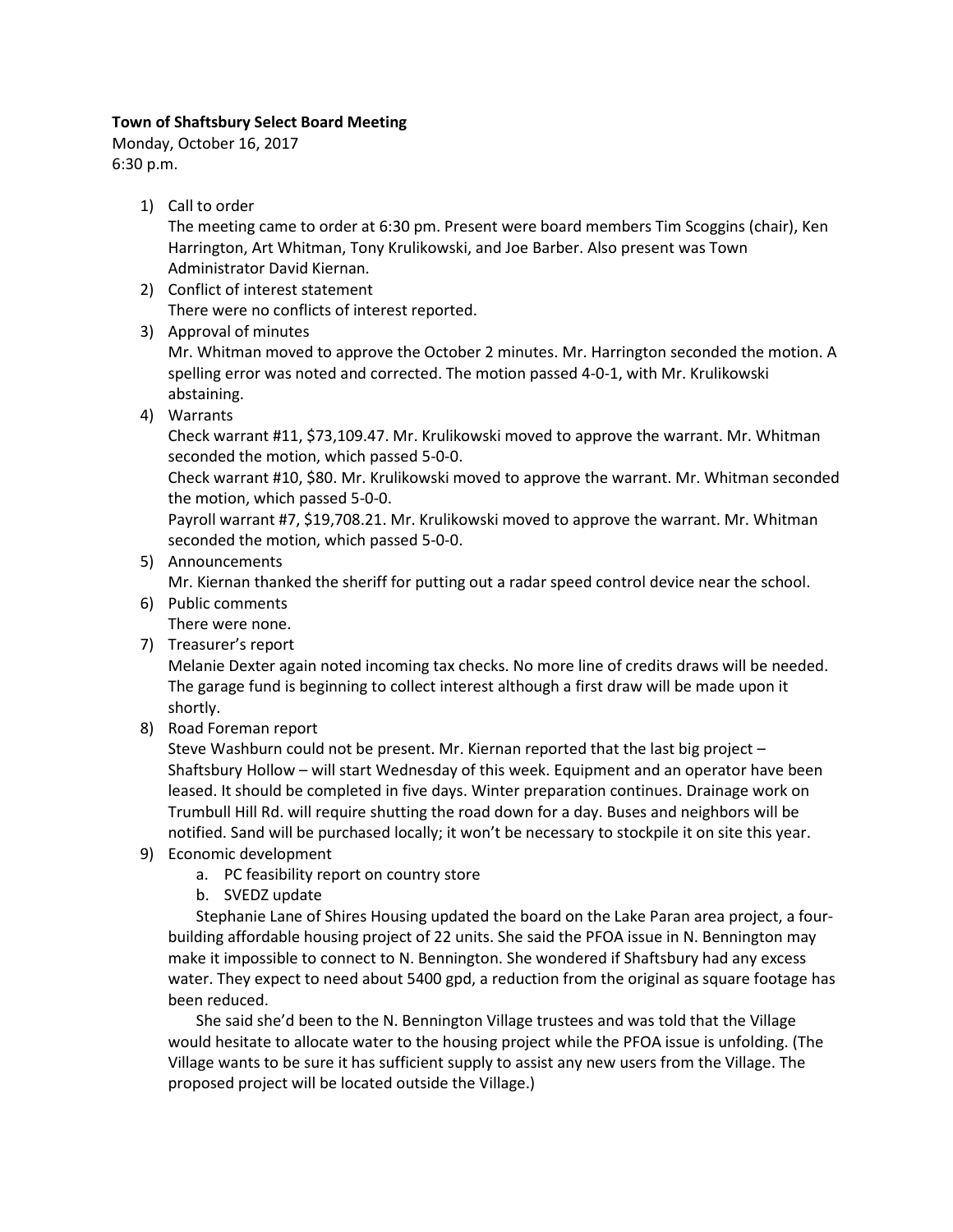Mr. Whitman said Shaftsbury gets its water from N. Bennington and has no "allocation" from the Village. Shaftsbury lines end at Twitchell Hill. N. Bennington supplies all Shaftsbury customers south of that point.

Various members suggested pursuing water from Bennington. Ms. Lane said Shires doesn't think a well is a possibility because of PFOAs. Mr. Williams said the Planning Commission had been told around four years ago that there was enough water for about thirty additional hookups. Mr. Kiernan suggested working on an answer at an upcoming water board meeting.

The Select Board asked the Planning Commission to study how the Town could help restore a country-store like business in the village, that is, a gathering place for Shaftsbury. Mr. Williams and other members of the Commission reported on the study they'd produced of three different sites downtown that might have potential (the Mattison property, the former bank building next to the post office, and the former country store), and on case studies of other towns where the process was successful. Michael Cichanowski passed out copies of the report, which is incorporated by reference in these minutes. Mr. Williams said they'd wondered if the market has been saturated with Paulin's and the Market Wagon. He pointed to the Community House on Old Depot Road as a possible different kind of model – community financed, no kitchen, noncommercial. "Micro-septic" systems were discussed, as only such a feature would solve the septic issue in the Village.

Mr. Scoggins updated the board on regional economic development in S. Vermont. The new southern zone will include both Windham and Bennington Counties. The project is part of a federal program. The group is largely in a fact-finding phase at present.

10) School Board consolidation vote Nov. 7

Mr. Scoggins summarized the upcoming vote on merger, as required by Act 46. He requested support from the board for the articles of agreement. Mr. Whitman opposed the board taking a stand. Mr. Krulikowski agreed with Mr. Whitman, and said it is the school board's responsibility to educate the public and take a leadership position. Alice Miller, state representative, spoke in favor of consolidation. The board did not take a position.

11) Cemetery Reserve Fund update

Cinda Morse reported that there are three funds held by trustees of public funds related to cemeteries. The Cemetery Trust Fund has \$24,666 to acquire equipment or land for cemeteries. The Cemetery Perpetual Care Fund is for care of the same and is funded by lot fees. It has \$125,280. Income from both funds (about \$3500) covers some part of annual cemetery costs. Huntington Cemetery Fund (1890 gift) was to provide income to keep in repair the gravestones of his family. Income stays in the fund. Ms. Morse and Mr. Kiernan described how funds move from and to the cemetery funds and the town general fund. Ms. Morse described some of the expenses the funds recently covered.

An additional reserve fund was set up in 2010. The cemetery committee hasn't found a clearly stated purpose for that fund. It may been meant to cover extending the wrought iron fence at the S. Shaftsbury cemetery, but that would have cost about \$60,000. Perhaps a green fence will be put up instead at less cost. There is about \$30,000 in the fund. At present it is being used for additional large projects e.g. roads and large tree work. Mr. Kiernan will research what the voters originally voted to support when the fund was set up.

12) Website design vendor

Mr. Scoggins looked at three vendors and thinks the contract should go to Spectrum Design, owned by Jonah Spivak, at a cost of about \$2,000. Without objection he will move ahead with the transition from one software to another, and a redesign of the content. Michael Cichanowski has been helping with the redesign.

13) Town garage update